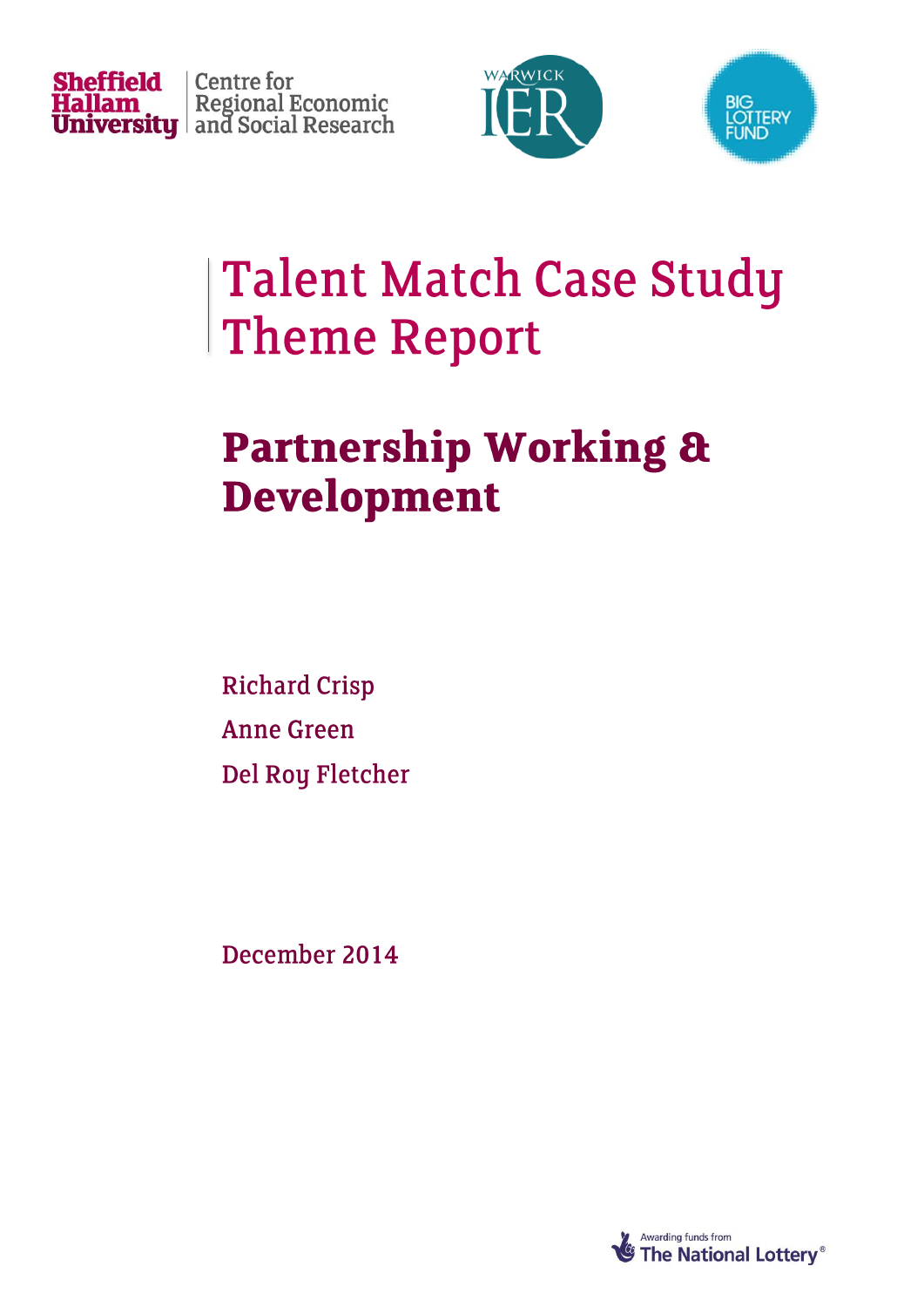### **Acknowledgements**

We would like to thank all the people from the three Talent Match partnerships who gave up their valuable time to take part in the research detailed in this report: TM Leicester & Leicestershire; TM Sheffield City Region; and TM Greater Manchester. We would also like to extend our appreciation for the administrative support received from colleagues at CRESR- thanks to Emma Smith, Louise South and Sarah Ward. This research has also benefited from helpful comments and suggestions made by Linzi Cooke and James Godsal at the Big Lottery Fund and we would like to record our gratitude for their ongoing and valuable support to the research team. Any inaccuracies or omissions in the report are, of course, solely our own responsibility.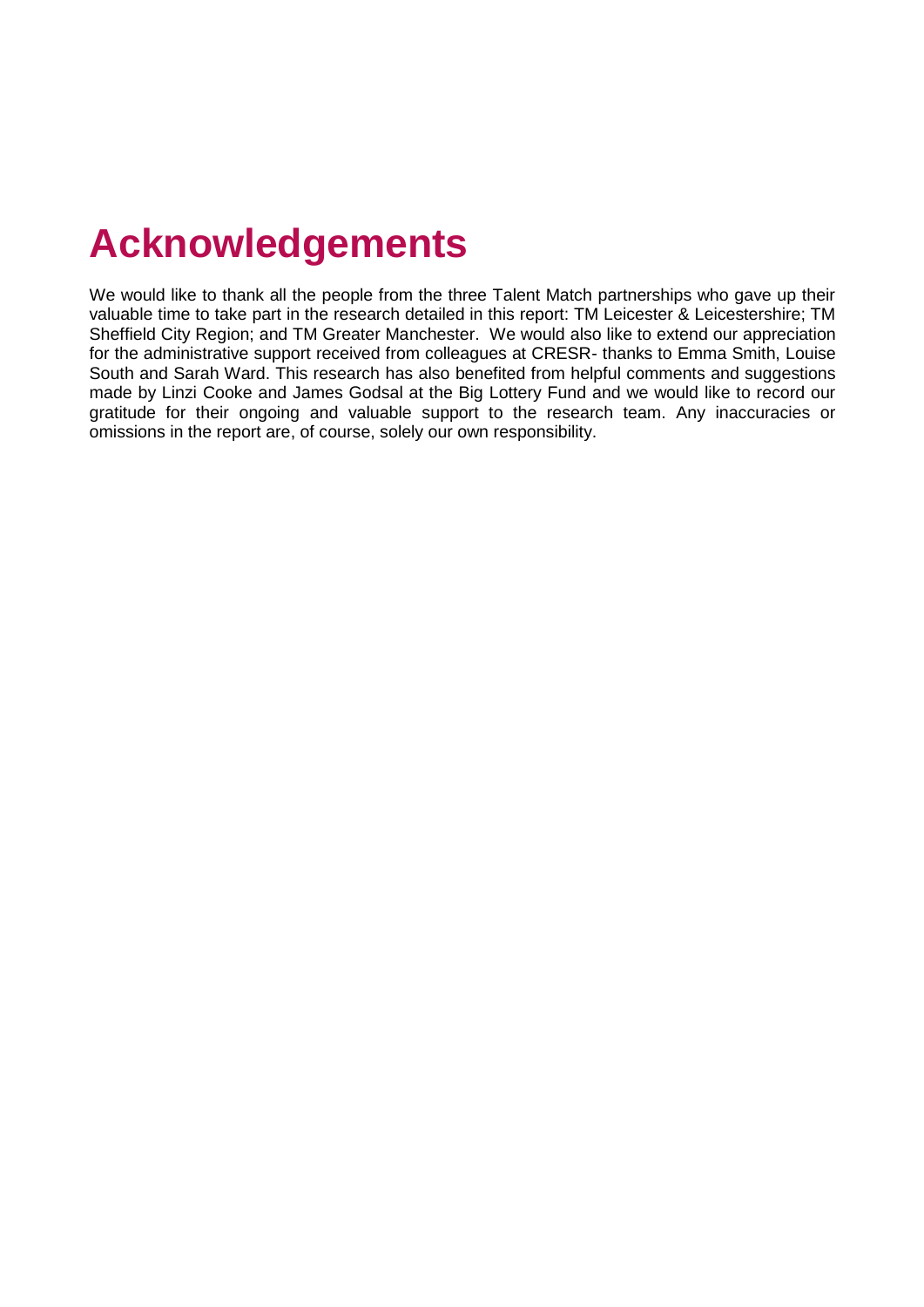## **Contents**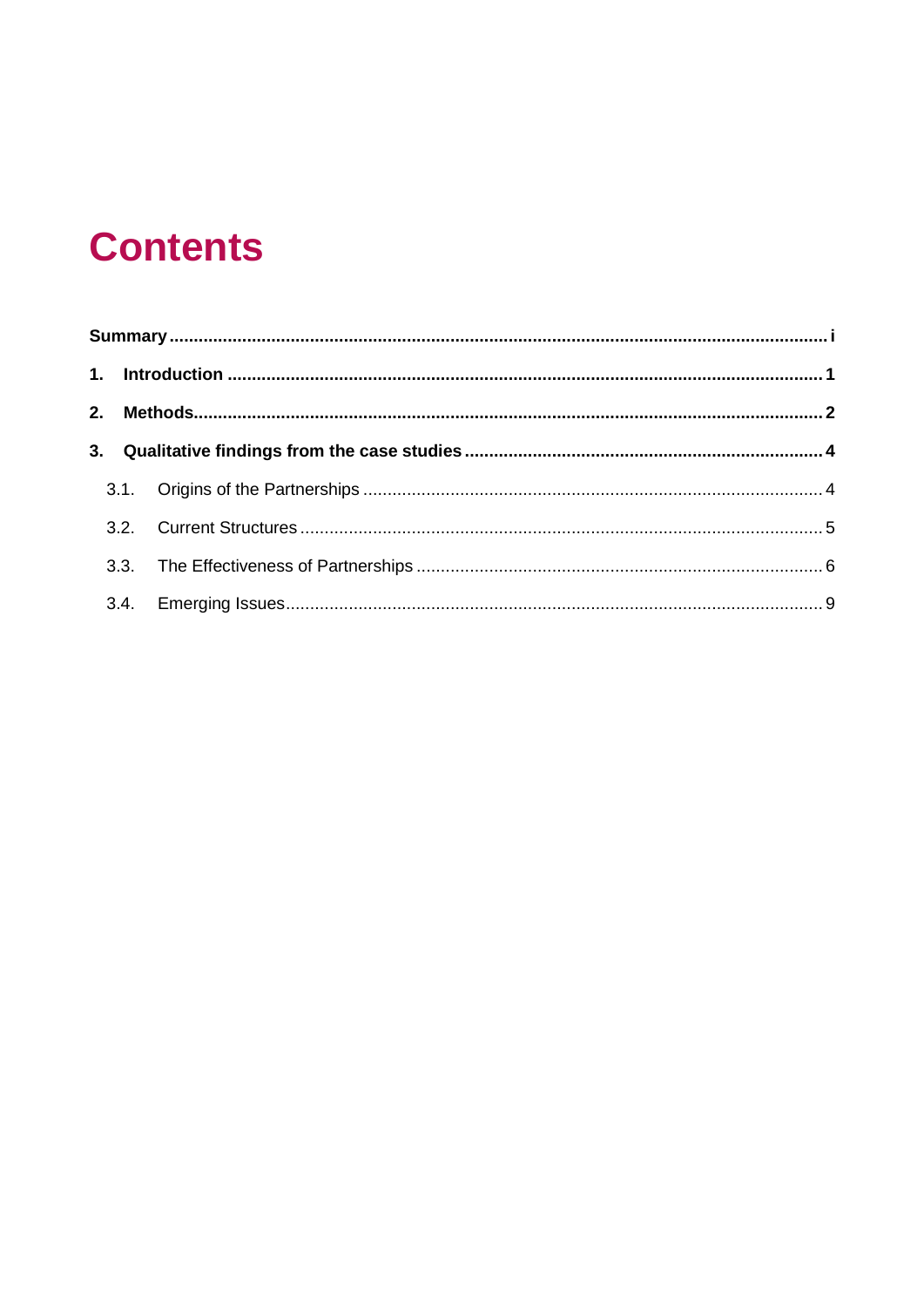## <span id="page-3-0"></span>**Summary**

The success of the Talent Match Programme will largely depend on its ability to facilitate effective partnership working. Consequently, the evaluation team have conducted partnership theme-based research in the Greater Manchester; Leicester & Leicestershire and Sheffield City Region partnerships.

#### **Origins and Current Structures**

The partnerships vary in size, reflecting programme size, geography and existing structures. Most operate at two levels, strategically to co-ordinate a diverse array of funding and also in delivery. A key difference in Greater Manchester is the decision to not include front-line delivery organisations in the Core Partnership. All case study partnerships were established to develop and deliver the TM programme. Nevertheless, the way in which the composition of the partnerships has been determined has differed significantly and has had some impact on implementation:

- The composition of the partnership in Leicester & Leicestershire reflects a need to ensure an appropriate geographical and sector coverage and has been facilitated by the Partnership Manager's pre-existing knowledge and relationships.
- The TM lead was initially contested in the Sheffield City Region which led to a perceived need to placate a wide range of stakeholders. This has resulted in a Core Partnership that is too big.
- In Greater Manchester a key concern was to establish a strong but tight core partnership.

#### **The Effectiveness of Partnerships**

Most partnerships have only recently moved into the implementation stage and so it is still too early to make a robust assessment of their effectiveness. Nevertheless, the indications are that they are beginning to function well:

- Leicester & Leicestershire partners are well networked internally and with external organisations not involved in the partnership. There appears to be a genuine appetite to 'test and learn'.
- The establishment of a Strategic Steering Group comprising the TM Lead supported by five area co-ordinators has been instrumental in driving forward the large complex Sheffield City Region partnership.
- Business in the Community has played an important role in facilitating the active involvement of both private and statutory sector employers in Greater Manchester.

Nevertheless, partnerships have also faced a number of challenges:

- The **leadership of partnerships** has been an issue in the Sheffield City Region and Greater Manchester. In the former, the leadership was contested and the eventual lead was felt by some to lack legitimacy. Whereas in Greater Manchester one interviewee suggested that the programme lacked an 'obvious figurehead' to get the message out beyond key partners.
- There is a delicate balancing act between ensuring that **partnerships are inclusive but also manageable**. In Leicester & Leicestershire the focus is on one ward in the county but four in the city, and there is a need to ensure that the needs of the county are not overlooked. Some Greater Manchester board meetings have had very long agendas and little time for discussion.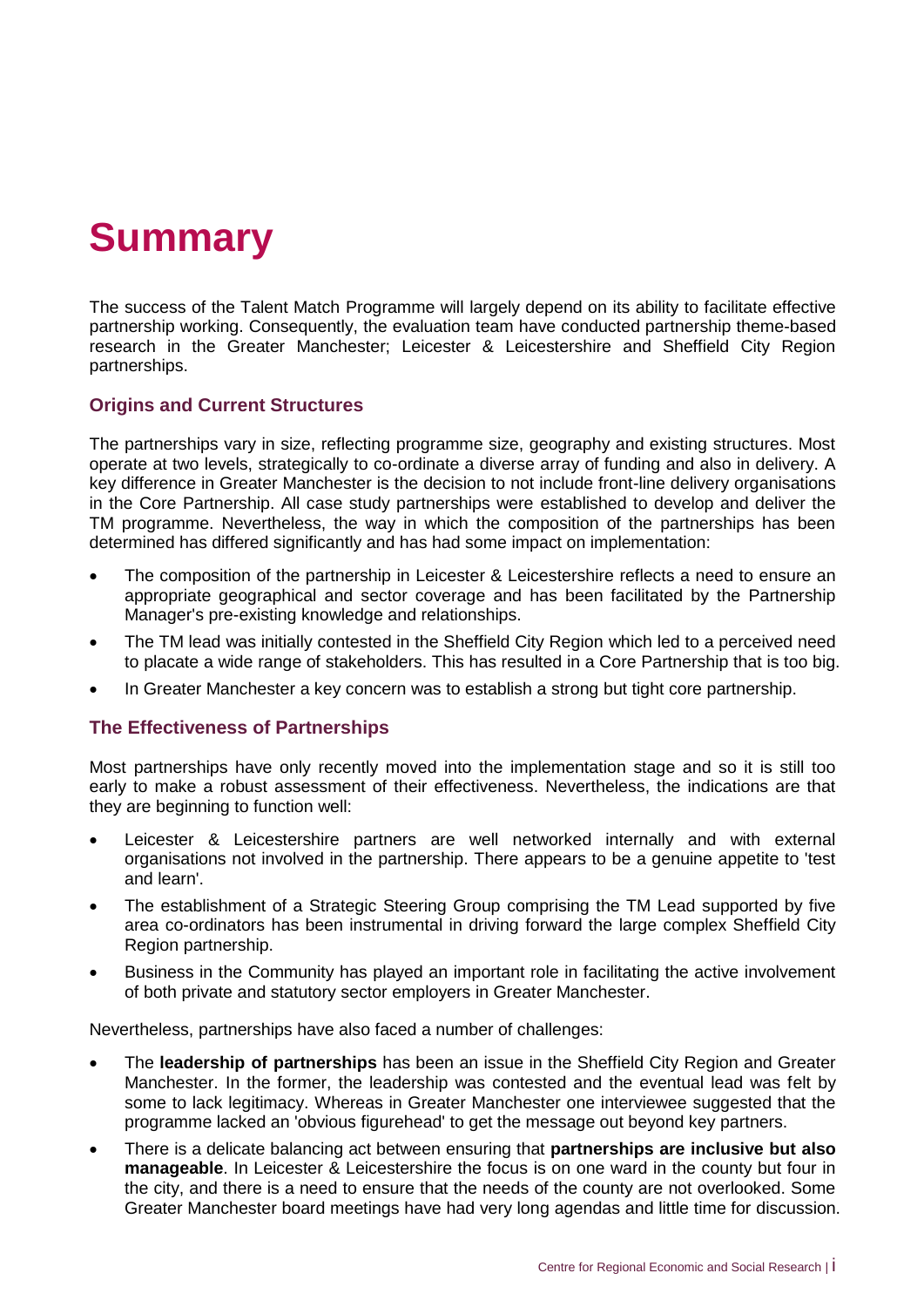Consequently, the four core organisations with delivery functions have addressed this by meeting prior to Board meetings.

- A relative lack of **employer engagement** has been a feature of both the Sheffield City Region and Leicester & Leicestershire partnerships. In the former, the priority has been to develop the partnership and the 'TM offer'. A wage incentive programme has been launched in Leicester city which may inform a longer-term employer engagement strategy.
- **LEPs** are not playing a significant role which compounds the problem of a lack private sector representation and contributes to an overly public sector feel of some partnerships.
- There are concerns with the **variable quality of delivery** in all partnerships.

#### **Emerging Issues**

Many of those interviewed identified significant problems caused by overly **long lead-in periods**. In Leicester & Leicestershire this posed a challenge in terms of maintaining the engagement of partners, especially smaller organisations and private sector bodies that tend to work on routinely faster turn-around times. Furthermore, the programme continues to be characterised by a **low profile** which can make it more difficult to market to young people and employers. More broadly, ongoing **welfare reforms** are raising important questions about the identity of TM and its relationship to national programmes.

The voice of **national programme providers** has been largely absent from partnerships although a number are developing closer working relationships. There is a need for some form of dialogue since many partnerships will work with individuals from such programmes. However, some interviewees were implacably opposed viewing Jobcentre Plus and national programmes as constituting conditional welfare which emphasises compulsion and sanctioning. Another argument was that working too closely with national programmes heightened the risk of duplication and undermined the distinctiveness of the TM programme. Others were wary of the danger of subsidising the job outcomes of Work Programme providers and were critical of their focus on profit maximisation.

A key feature of all partnerships has been the active involvement of **young people**. This has taken many forms but it is the move to co-design and on-going youth involvement that marks a key departure from previous labour market programmes. This has secured many benefits. Nevertheless, the distinctive elements of the programme were not the direct result of the involvement of young people e.g. the voluntary nature of participation, the conduct of outreach work, the use of grant funding, and the low caseloads of front-line staff. Moreover, there was an undercurrent of opinion that the emphasis was excessive and: *'feels as though it is becoming and end in itself'*.

The **geography of partnerships** has the potential to have a significant impact. A lack of job creation in some LEP areas will make it more difficult to help participants into work. The approach to geographic targeting (based on hotspots) varies markedly between partnerships and commitment to it appears to be waning in some quarters. Some partners feel uncomfortable with what they view as a 'postcode lottery' of delivery especially if it means turning individuals away from support. The strength of delivery organisations (the supply-chain) differs widely across some of the larger partnerships. Some of the rural parts of the Sheffield City Region are, for example, characterised by small and weak VCS bodies and many beneficiaries have been Jobcentre Plus referrals.

An important issue going forward will be the extent to which partnerships embrace the **'test and learn'** ethos of the programme. It is understandable given the 'difficult childbirth' of some partnerships that attention has now shifted to programme delivery. Nevertheless, there is also a genuine desire to develop innovative approaches to combating worklessness. There is also a sense that by providing grant funding and involving young people in co-design the Big Lottery has provided the necessary conditions for innovation to flourish. A broader question is what has been the impact of co-design and on-going youth participation and what difference, if any, will this have on programme outcomes.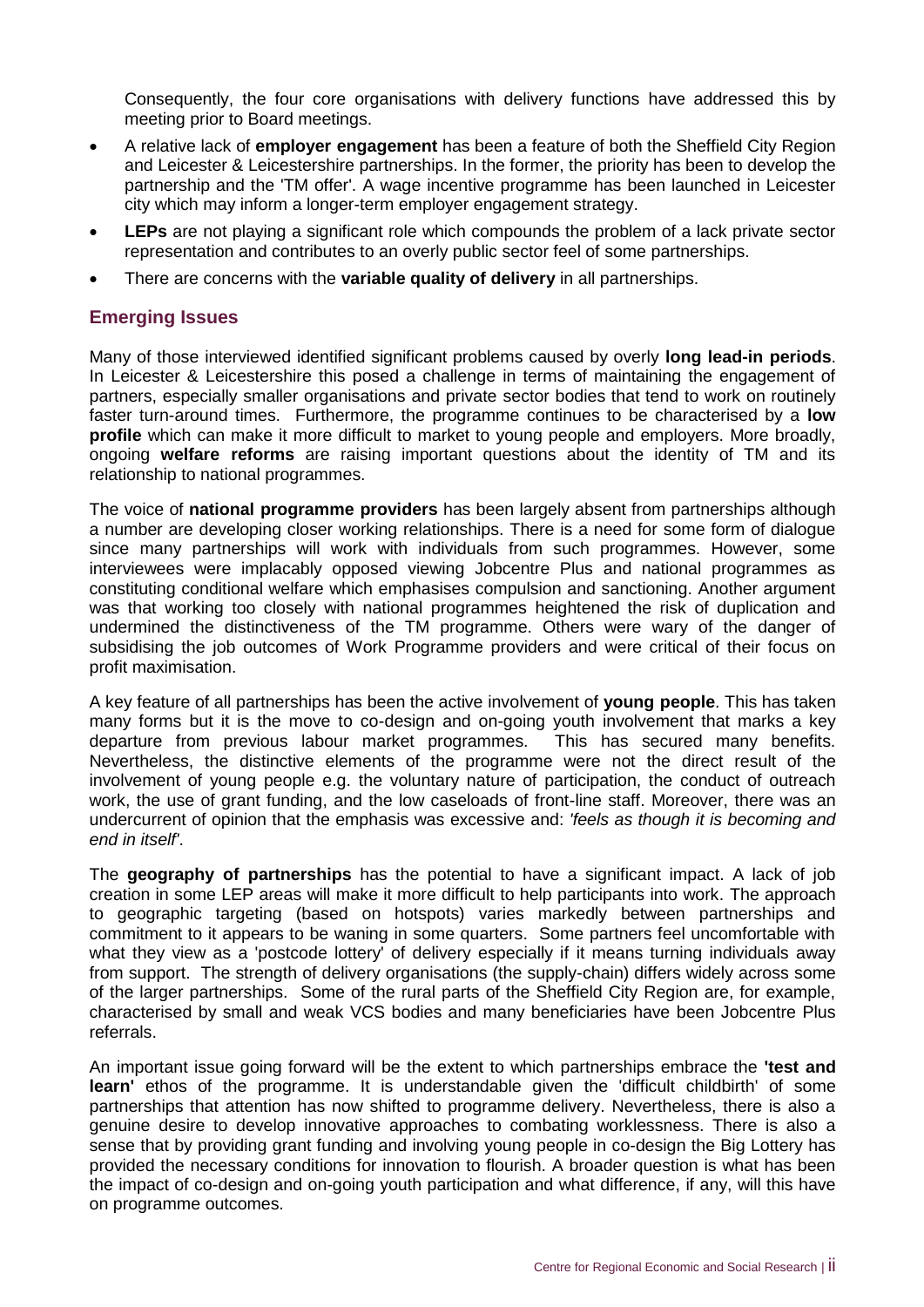<span id="page-5-0"></span>

Talent Match is a Big Lottery Fund strategic programme investing £108 million in 21 Local Enterprise Partnership (LEP) areas which have experienced particularly high levels of youth unemployment. The focus of the programme is on developing holistic approaches to combating worklessness amongst long-term NEETs. The success of the programme will largely depend on its ability to facilitate effective partnership working.

This report summarises the findings emerging from case study research on the theme of partnership working and development. This research used qualitative methods and drew on the experiences and perspectives of interviewees from across three TM partnerships. The report focuses on the key issues to emerge from this discrete research and particular aspects of learning of relevance to the wider TM Programme.

The remainder of the report is divided into two sections. Section Two provides an account of the research methods used and the rationale for case study selection. Section three represents the main body of the report and presents the qualitative findings. Wherever possible the intention has been to highlight issues that will be of wider relevance to TM partnerships and identify key issues for the Programme going forward.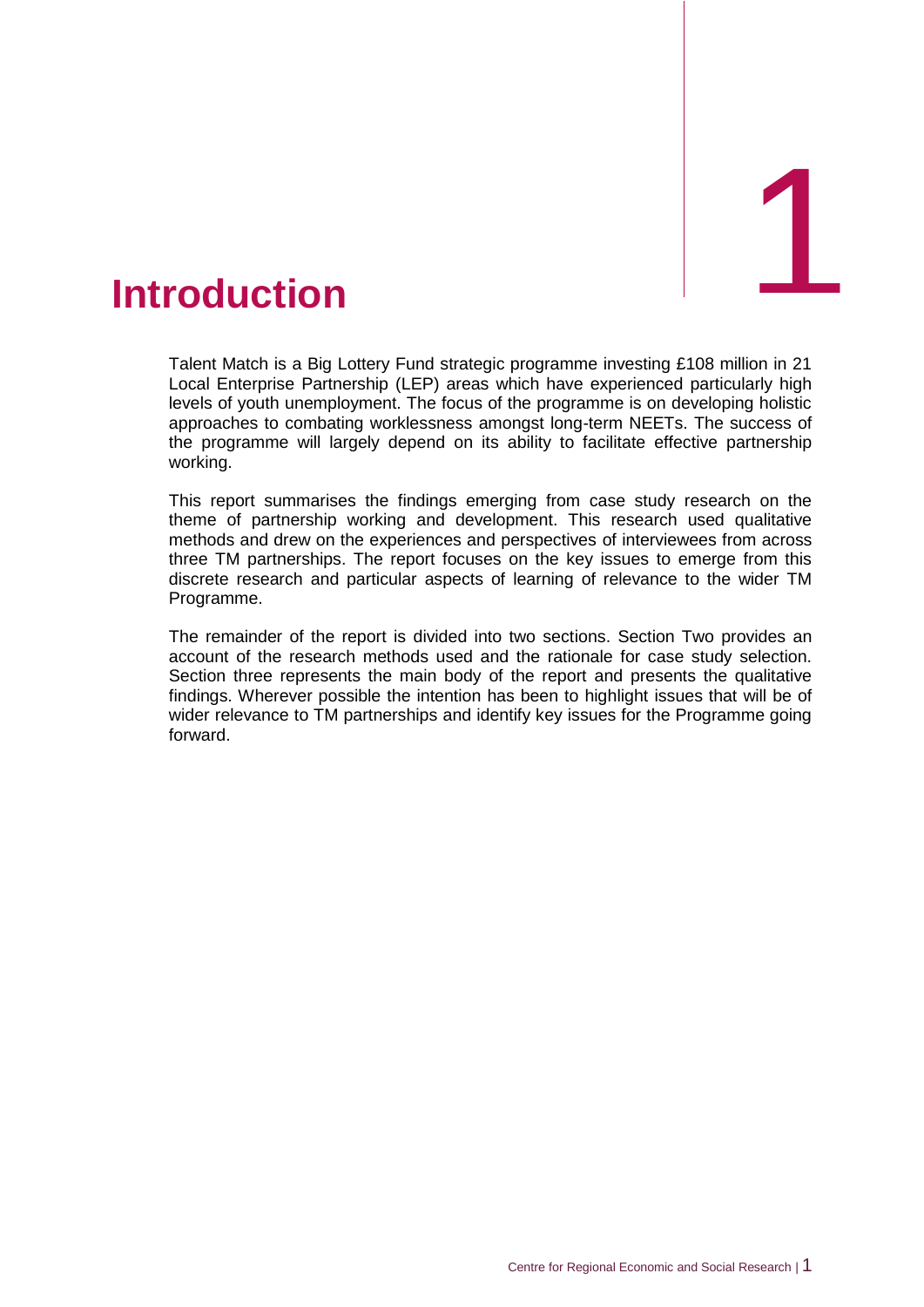# <span id="page-6-0"></span>2. **Methods** 2

The report draws on the findings from qualitative interviews across three TM partnerships conducted between July and September 2014:

- Greater Manchester
- Leicester & Leicestershire
- Sheffield City Region.

A total of 19 individuals took part in the research: eight in Greater Manchester; four in Leicester and Leicestershire and seven in the Sheffield City Region. Interviewees typically involved a mix of:

- TM partnership Leads
- Young people centrally involved in the partnerships (e.g. on the Partnership Board, or parallel Young Person's Board)
- Public sector representative from core Partnership organisations
- Private sector representative from core Partnership organisations
- Third sector representatives from core Partnership organisations
- Jobcentre Plus
- delivery partners.

Table 2.1 identifies the rationale for the inclusion of partnerships. It should also be borne in mind that pragmatic considerations such as the willingness of partnerships to become involved as case studies also played a role in the final selection.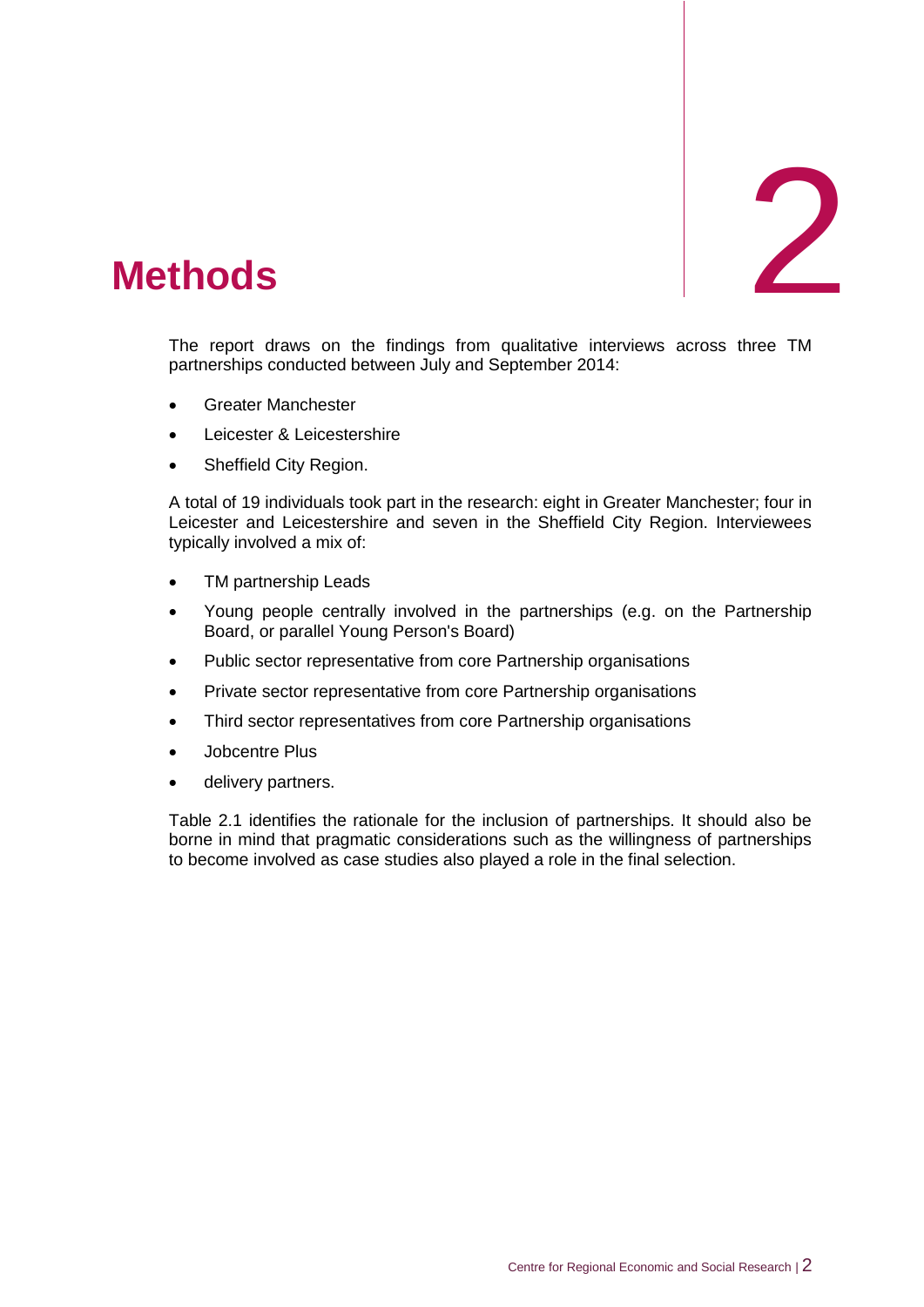|  |  |  |  |  |  | Table 2.1: Rationale for inclusion of partnerships |  |
|--|--|--|--|--|--|----------------------------------------------------|--|
|--|--|--|--|--|--|----------------------------------------------------|--|

| Partnership                     | Rationale for inclusion                                                                                                                                                                                                                                                                                                                                                                                                                                                                                                                                                                             |  |  |  |  |
|---------------------------------|-----------------------------------------------------------------------------------------------------------------------------------------------------------------------------------------------------------------------------------------------------------------------------------------------------------------------------------------------------------------------------------------------------------------------------------------------------------------------------------------------------------------------------------------------------------------------------------------------------|--|--|--|--|
| Greater<br>Manchester           | The core partnership is small but strategically very strong with cross sector<br>representation from key stakeholders within the youth sector and economic<br>development. It works with a large number of delivery organisations. The<br>intention is that Talent Coaches in delivery organisations work with a<br>maximum of 10 young people at a time so that they do not become<br>'faceless' and impersonal. Greater Manchester provides an opportunity to<br>look at how a model of tight, strategic partnership meets the challenge of<br>managing a large number of delivery organisations. |  |  |  |  |
| Leicester &<br>Leicestershire   | Leicester and Leicestershire are led by a national VCS organisation (the<br>Prince's Trust). The Trust has a strong track record of delivery of projects<br>and programmes for young people and was identified early on as an<br>appropriate lead organisation. A full-time Manager is employed by the Trust<br>to work on Talent Match. The partnership is spatially targeted on five wards,<br>each of which has an organisation acting as a 'community anchor'. Four of<br>these wards are in Leicester and the other is in Coalville (Leicestershire).                                          |  |  |  |  |
| <b>Sheffield City</b><br>Region | Sheffield City Region has had a difficult gestation. The leadership of the<br>partnership was originally contested by several different organisations and<br>the legitimacy of the chosen TM lead (Sheffield Futures) was questioned in<br>some quarters. Furthermore, the partnership is one of the biggest outside<br>London and comprises local authorities that differ widely in terms of the size<br>and nature of their labour markets, experience of partnership working and<br>VCS infrastructure.                                                                                          |  |  |  |  |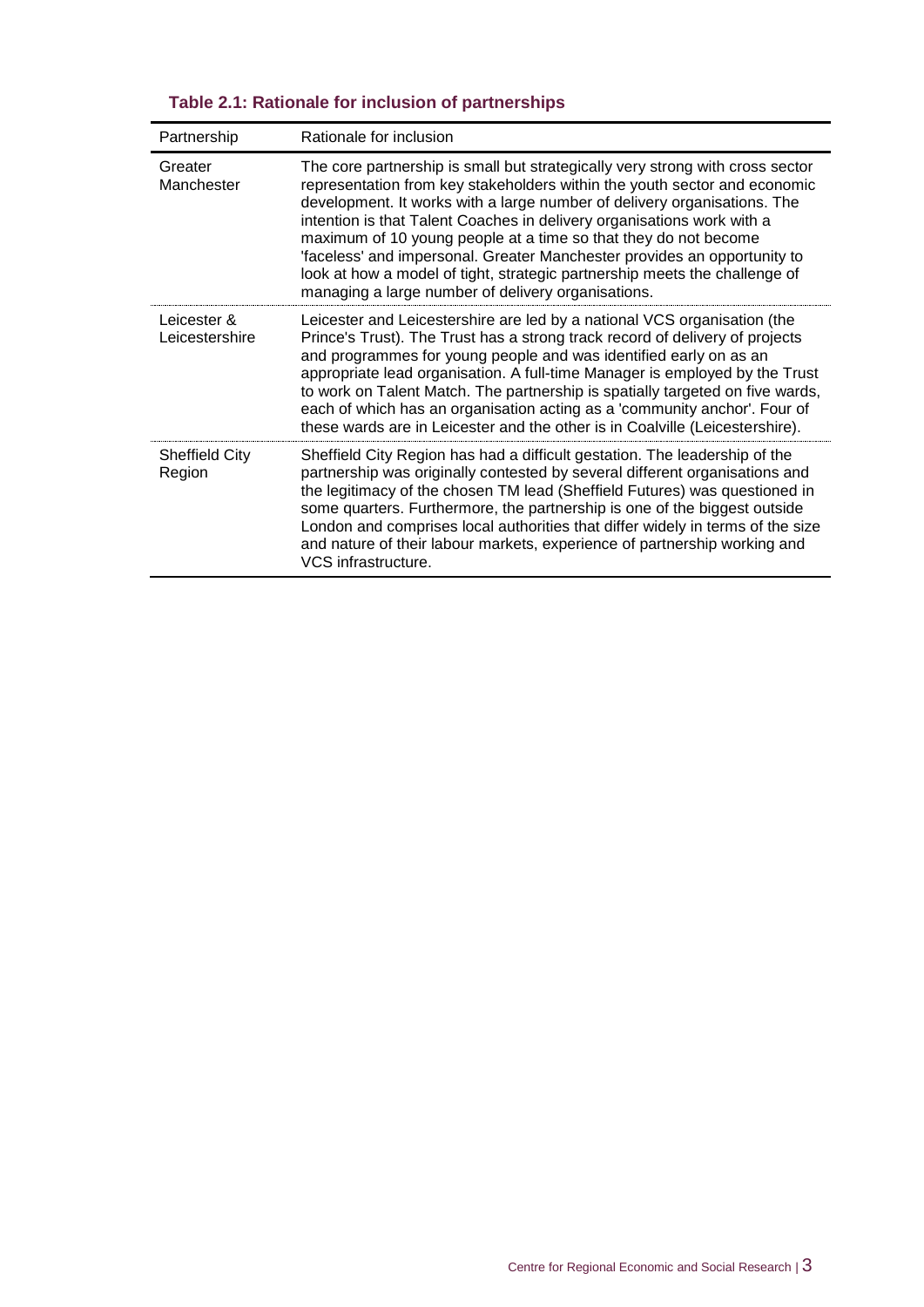# <span id="page-8-0"></span>and **1 and 1 and 1 and 1 and 1 and 1 and 1 and 1 and 1 and 1 and 1 and 1 and 1 and 1 and 1 and 1 and 1 and 1 a case studies**

#### <span id="page-8-1"></span>**3.1. Origins of the Partnerships**

The case study partnerships were all established to develop and deliver the TM programme. Nevertheless, the way in which the composition of Partnerships has been determined has differed significantly which has had some impact on implementation.

#### *Leicester & Leicestershire*

The partnership was shaped by guidance from the Big Lottery and its composition reflects a need to ensure an appropriate geographical and sector coverage. Some core partners were 'obvious' such as the local authority, others put themselves forward. The Prince's Trust is the lead organisation and is widely respected for its work with young people. It was already active in the area. The TM Partnership Manager is employed full-time, is well regarded and has pre-existing relationships with several local partners. The general feeling was that there was a good range of delivery partners including 'charismatic personalities' and of 'vibrant activities' with which young people can engage. Nevertheless, the resignation of the organisation commissioned to support the Youth Panel has been a challenge. Budgetary issues and insufficient capacity to undertake the necessary work were contributory factors. The strength of the partnership was illustrated by the TM delivery partners coming together at short notice in an extraordinary meeting and undertaking to share responsibility for youth engagement.

#### *Sheffield City Region*

The aim of achieving an appropriate geographical and sector coverage was also the key consideration in the determination of the Sheffield City Region partnership. However, an additional factor was the perceived need to placate a wide range of stakeholders. The TM Lead was initially contested by several organisations across the City Region. Consequently, Sheffield City Council became involved and led a selection process that resulted in Sheffield Futures being given the lead. This had caused some discontent given the close links between the two organisations and the feeling that Sheffield Futures are not natural partners to the third sector.

The result is that the Core Partnership Board is too big. *'They tried to keep everyone happy but it does not work'*. The partnership has also been adversely affected by the departure of its chief architect from Sheffield Futures. However, the replacement TM Manager is widely regarded as being instrumental in recovering the momentum of the partnership following a protracted and difficult start.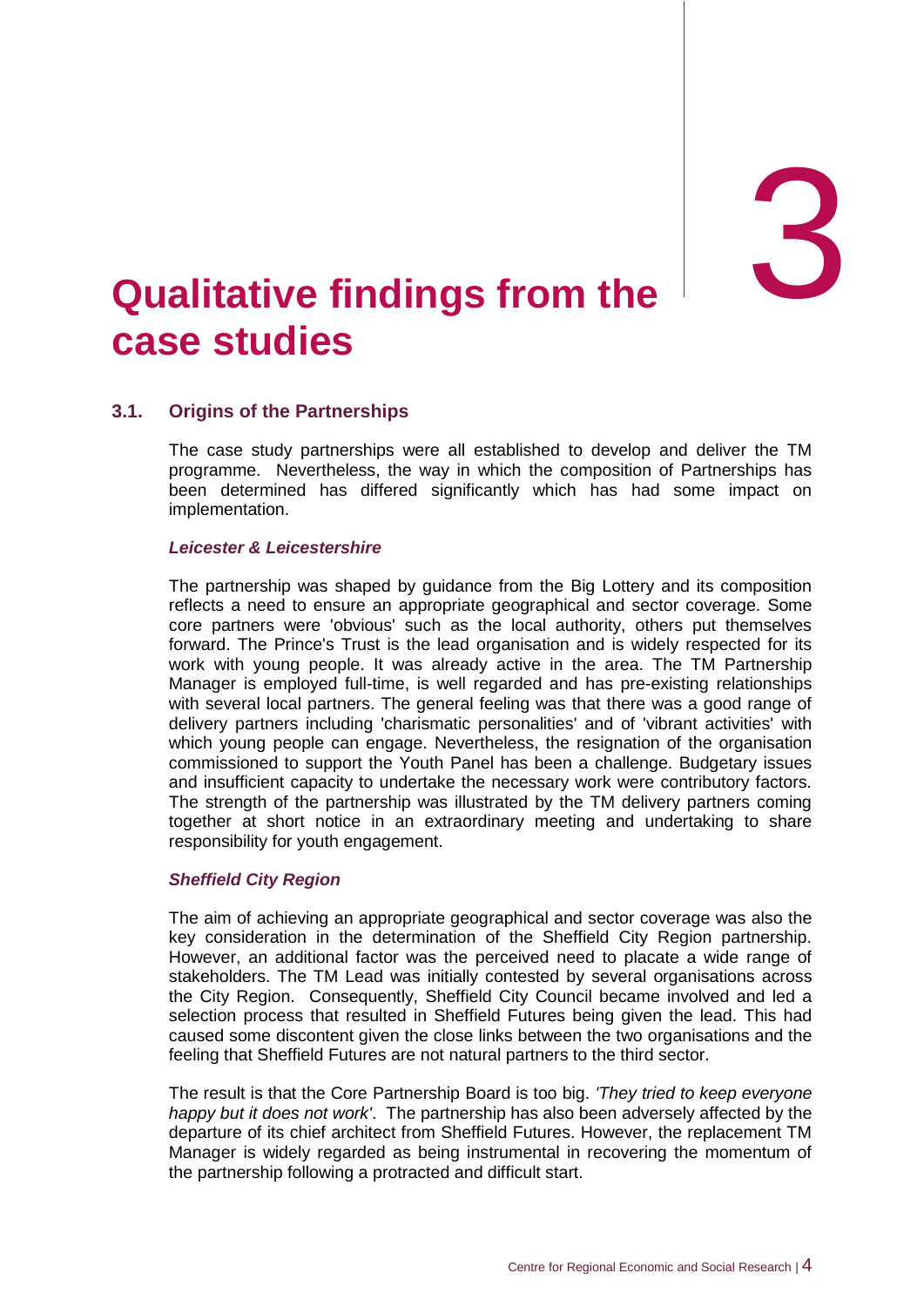#### *Greater Manchester*

The composition of the partnership was determined by the Greater Manchester Centre for Voluntary Organisation (GMCVO) at the Expression of Interest (EOI) stage following a period of consultation. In contrast to Sheffield a key concern was to establish a strong but tight core partnership. It was pointed out that: *'you can't have 20 people round the table. You can always name someone else who should be involved'*. There is a strong tradition of partnership working in Greater Manchester and many of the partners have excellent working relationships which made building the partnership relatively straightforward. GMCVO was nominated as lead partner by majority vote at the bidding phase. It is widely acknowledged to be an appropriate lead for the programme.

#### <span id="page-9-0"></span>**3.2. Current Structures**

The partnerships vary in size, reflecting programme size, geography and existing structures. Table 3.1 presents data on the number of core partners and the composition of the case study partnerships in terms of the split between organisations from the private, public and VCS sectors. The average number of partners per partnership for the programme as a whole is 14 and most have strong public and VCS representation. The comparatively small size of Greater Manchester's core partnership and the lack of private sector representation in the Sheffield City Region are both apparent.

#### **Table 3.1: Partnership composition**

| <b>Talent Match</b><br>Partnership | No. of core partners | Private-public-VCS-other split |
|------------------------------------|----------------------|--------------------------------|
| Greater Manchester                 | я                    | $2 - 2 - 2 - 2$                |
| Leicester &<br>Leicestershire      |                      | $3 - 6 - 3 - 2$                |
| Sheffield City Region              | 14                   | በ-6-5-3                        |

Most operate at two levels, strategically to co-ordinate a diverse array of funding and also in delivery. A key difference in Greater Manchester is the decision to not include front-line delivery organisations from the Core Partnership (see later). There is also considerable variation in the level of strategic involvement. In Sheffield City Region, for example, organisations such as Jobcentre Plus and some local authorities appear to be playing a largely passive role.

#### *Leicester & Leicestershire*

Initially, the core and delivery partners worked together on TM decision-making in a single group. When TM became operational the delivery partners formed a separate Delivery Partner Group, but with representation on the Core Group. The TM Manager chairs both groups. Some interviewees felt that it would be helpful for both to meet together more regularly to help provide a more holistic view. The size and balance of the partnership (public/private/VCS) was reported to be appropriate and the different experiences and viewpoints of partners made for 'interesting discussions'. However, Work Programme providers (there are two in Leicester & Leicestershire) are not represented. A Memorandum of Understanding is being prepared such that TM representatives could go to Work Provider premises and eligible young people could be mandated to attend a TM interview. A view was expressed that the private sector was under-represented and that greater employer involvement would be more appropriate later when the benefits of their involvement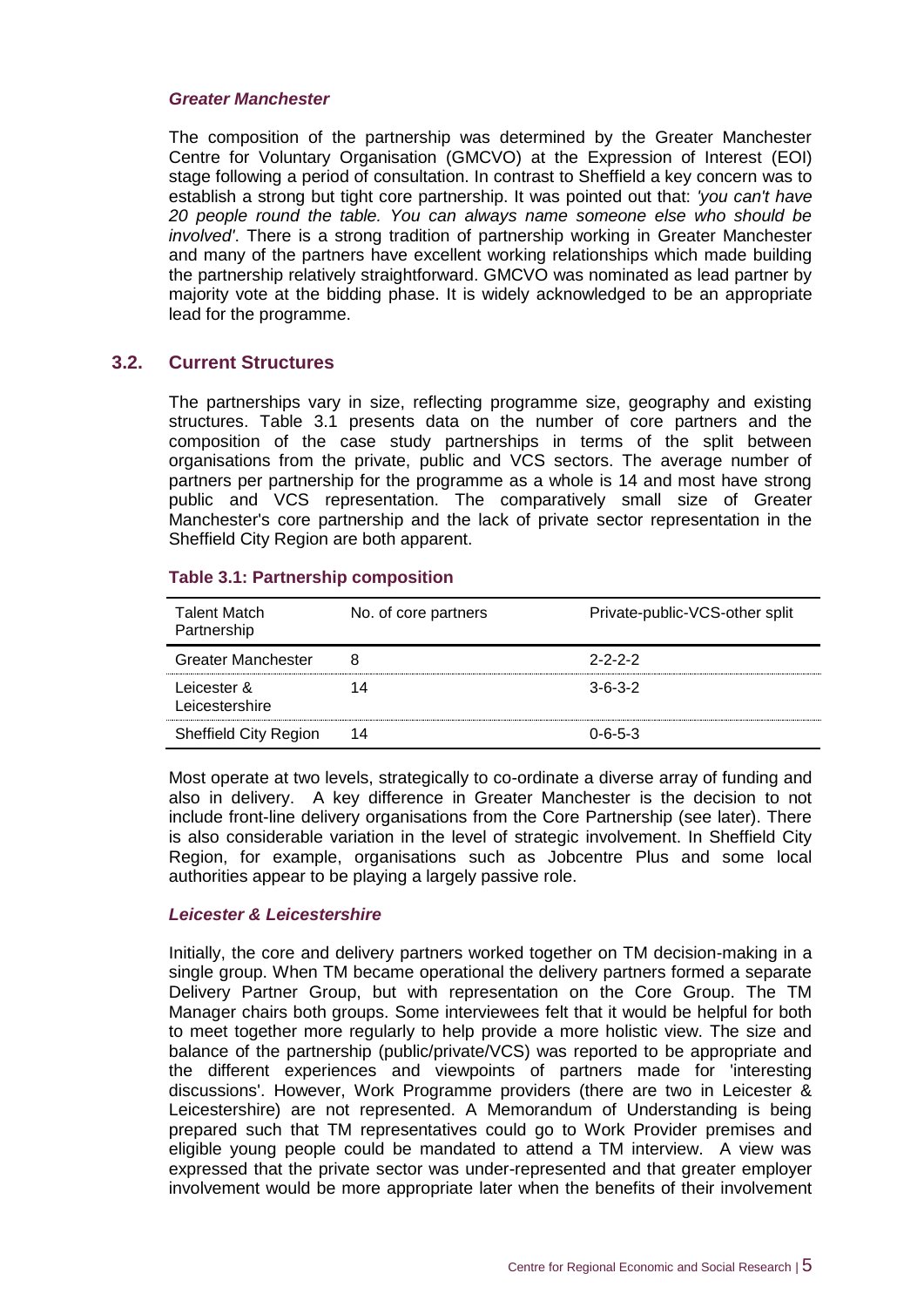would be more readily apparent. It was felt that recruitment agency might be a useful addition to the partnership.

The attendance of young people at partnership meetings was beneficial because *'it reminds you constantly why we're here, to discuss how we can support people and make it work'*. But there needs to be clear parameters about the extent of such involvement, how this would be achieved and how young people would gain from it.

#### *Sheffield City Region*

The Core Board was widely felt to be unmanageable. A key interviewee ruefully noted that: *'Trying to get a meeting is a joke'*. Furthermore, there are 54 delivery partners spread across a wide geographical area. Consequently, a Strategic Steering Group has been formed with the TM Lead and representatives from five distinct geographical areas to drive implementation forward. There was no private sector representation on the Core Partnership which was acknowledged to be a problem and Work Programme providers have not been involved to any significant degree. Referral routes with the Work Programme provider are being developed.

#### *Greater Manchester*

The core partnership is small but strategically strong and has a good mix of organisations. It is chaired by the Chair of the Greater Manchester "Skills and Employment Partnership", the LEP committee overseeing the skills and employment strategy for Greater Manchester. It also includes the Greater Manchester Youth Network which is a key youth organisation in the sub-region and New Economy who provide information, research, and links to other employment and training programmes and networks. The focus is on governance and commissioning.

A key departure from other TM Partnerships is the decision not to include front-line delivery organisations within the Core Partnership. They are seen as 'host organisations' of Talent Coaches rather than as delivery partners within the overall partnership, although two Talent Coaches from host organisations do now attend the Steering Group which has a more operational role. One of these roles is rotated to ensure a number of different host organisations can take part in steering group meetings. This clear separation between governance/commissioning from delivery functions is argued to provide strategic coherence and clarity to the programme. However, one partner observed that this meant that front-line organisations were not represented at a strategic level. Smaller community and voluntary sector host organisations were not always represented. One of the key partners noted: *'Someone from the grassroots might be useful'.*

Greater Manchester has been proactive in involving the private sector. It has two major employers on the Core Partnership as well as the Greater Manchester Chamber of Commerce and Business in the Community (BITC). BITC has been instrumental in engaging the wider business community (see Box 3) and facilitates the Employer Champions group (which is chaired by the BBC).

#### <span id="page-10-0"></span>**3.3. The Effectiveness of Partnerships**

Most partnerships have only recently moved into the implementation stage and so it is still too early to make a robust assessment of their effectiveness. Nevertheless, the indications are that partnerships are stable and beginning to function well:

 The TM Manager in Leicester & Leicestershire is well regarded and the internal diversity of the partnership and the fact that partners listened to others' views were highlighted.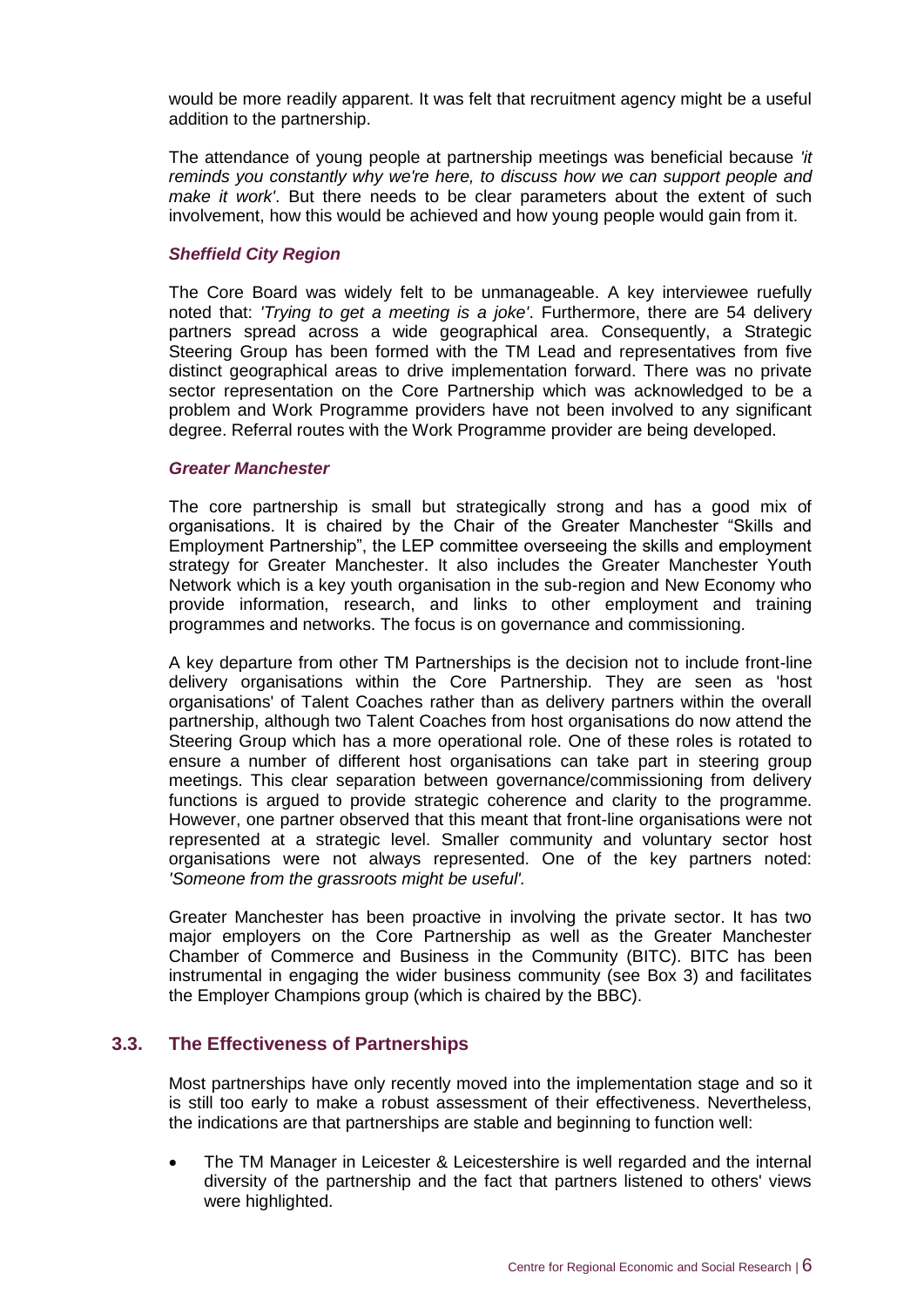- The Sheffield City Region partnership had: '*started messily but is now in a good place'*.
- The Greater Manchester partnership was reported to be: *'bedding down well'*. '*Everyone is empowered to say what they want, even youth members'*.

#### *Strengths*

The evaluation has identified a number of strengths:

- Leicester & Leicestershire partners are well networked internally and with other organisations not involved in TM.
- There appears to be a genuine appetite to 'test and learn' in Leicester & Leicestershire.
- The establishment of a Strategic Steering Group comprising the TM Lead supported by five area co-ordinators has been instrumental in managing a large complex partnership in the Sheffield City Region (see Box 3.1).
- Some dynamic delivery partners have been commissioned that are having some success in engaging hidden NEETs (see Box 3.2).
- Business in the Community has been instrumental in facilitating the active involvement of both private and statutory sector employers in Greater Manchester (see Box 3.3).

#### **Box 3.1: The Management of Large Complex Partnerships**

The Sheffield City Region encompasses more than 1.8 million people and approximately 700,000 jobs. It is centred on the city of Sheffield, includes several towns and has a significant rural economy. The Talent Match Partnership covers much of the City Region and comprises three distinct geographical areas: Sheffield; Rotherham, Barnsley and Doncaster; parts of North Derbyshire. They differ widely in terms of the size and nature of labour markets; experience of partnership working; and VCS infrastructure.

The TM Lead and five local co-ordinators form a Strategic Steering Group which meets monthly. This gives each area an equal voice around the table which is vital because: 'smaller areas will feel swamped by Sheffield'. The Derbyshire interviewee reported that their voice had been heard and valued. The Group acts as both a 'sounding board of ideas' and fulfils co-ordination and project management functions. The devolution of these functions means that the centre has ceded some control over what is being delivered 'on the ground' but it has been instrumental in fostering a collaborative approach. The strong working relationships established offers the potential of further collaborative funding bids and puts the VCS in the City Region in a stronger position to influence regional debates about how public funds are spent.

#### **Box 3.2: The Engagement of Hidden NEETS**

*'I have been pleasantly surprised by our ability to reach hidden NEETs'*. The outreach work undertaken by 'Football Unites Racism Divides' and the 'Really NEET College' was highlighted by several interviewees in the Sheffield City Region. FURD have a well established reputation for engaging young people through sport. They are currently engaging black and minority ethnic young people in the Central and Darnall areas of Sheffield.

The Really NEET College was established in 2011 to engage vulnerable young people who struggle in mainstream education. The College seeks to provide a safe learning environment for young people, who are not in Employment, Education or Training. It is salient to note that the founder was born in difficult circumstances which led to her becoming disengaged from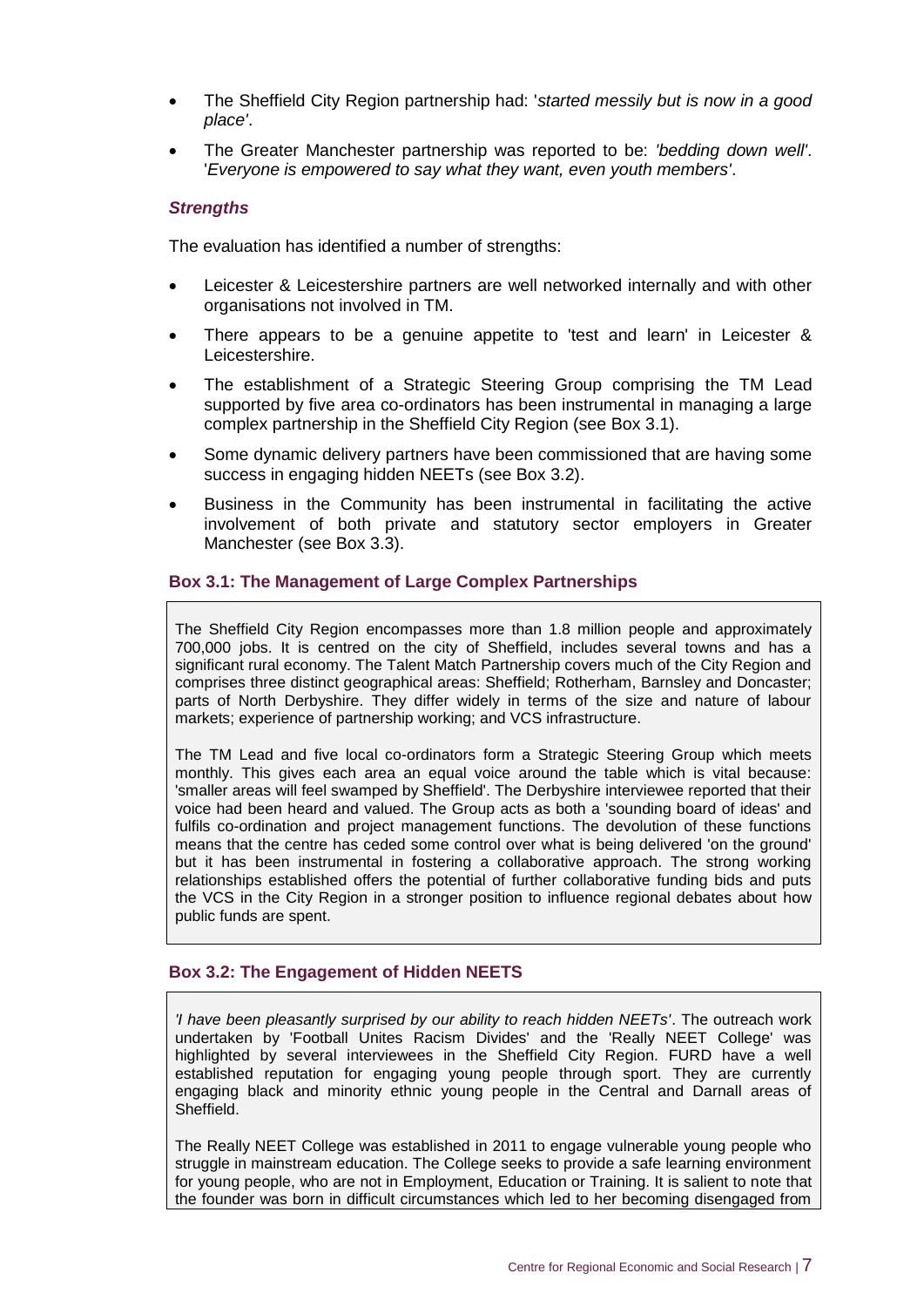school. By 16 she had left home and spent two years homeless. She was able to re-engage in education through athletics and has subsequently led many projects engaging disadvantaged young people and has won two national prizes for her endeavours from Barclays and Crisis.

The Really NEET College are responsible for engaging and mentoring homeless young people across Sheffield. At the time of interview (August 2014) they were exceeding targets for engaging hidden NEETs. Their readiness to conduct outreach work in local communities; a willingness to work independently of mainstream government agencies; and an ability to deploy young coaches with first-hand knowledge of the difficulties faced by the target group appear to be key ingredients of their success. The high number of individuals referred through word-of-mouth is a testament of their excellent reputation in the communities that they serve.

#### **Box 3.3: Securing Employer Involvement in Partnerships**

It is difficult for individual private sector employers to represent the business sector as a whole because it is so diverse. Consequently, Business in the Community (BITC) has played an important role in Greater Manchester. BITC supports employers to achieve Corporate Social Responsibility (CSR) objectives and has extensive contacts in the business community. It has been critical to securing the on-going participation of private and public sector employers. BITC also facilitates the Employer Champions Group.

The Employer Champions Group is made up of 17 employers. All have pledged opportunities (jobs, apprenticeships and other work related opportunities) once delivery begins because *'they feel ownership of the group and want it to succeed'*. The Group have also advised on commissioning processes and got involved in training Talent Coaches. They have also challenged misconceptions that formal recruitment processes exclude NEETs from employment in large employers. A major construction company has, for example, alerted Talent Coaches to the possibility of using the CSR programmes to provide mechanisms through which to recruit the hard-to-reach. Involving BITC has also expanded the reach of the programme to engage additional employers who are not directly involved.

#### *Weaknesses*

However, partnerships have also exhibited a number of weaknesses:

- The **leadership of partnerships** has been an issue in both the Sheffield City Region and Greater Manchester. In the former, the leadership was initially contested and the agency eventually chosen was felt by some to lack legitimacy. Whereas in Greater Manchester GMCVO was nominated by majority vote at the bidding phase but one interviewee suggested the programme lacked an 'obvious figurehead' to get the TM message out beyond key partners, particularly to private sector employers.
- There is a delicate balancing act between ensuring that **partnerships are inclusive but also manageable**. Political considerations and the need to cover a large geographical area have meant that there are too many representatives on the Sheffield City Region Core Board. In Leicester & Leicestershire TM is focused only on one ward in the county but four in the city, and there is a need to ensure that the needs of the county ward are not overlooked, even though there are more economic opportunities in the city. The Greater Manchester partnership is still 'finding its feet' in terms of providing the right level of information to Board members: *'you don't need 30 page reports*'. Some board meetings have had very long agendas and working through them can leave little time for discussion. Consequently, the four core organisations with delivery functions have addressed this by meeting prior to Board meetings. This has provided a forum for open and honest reflection.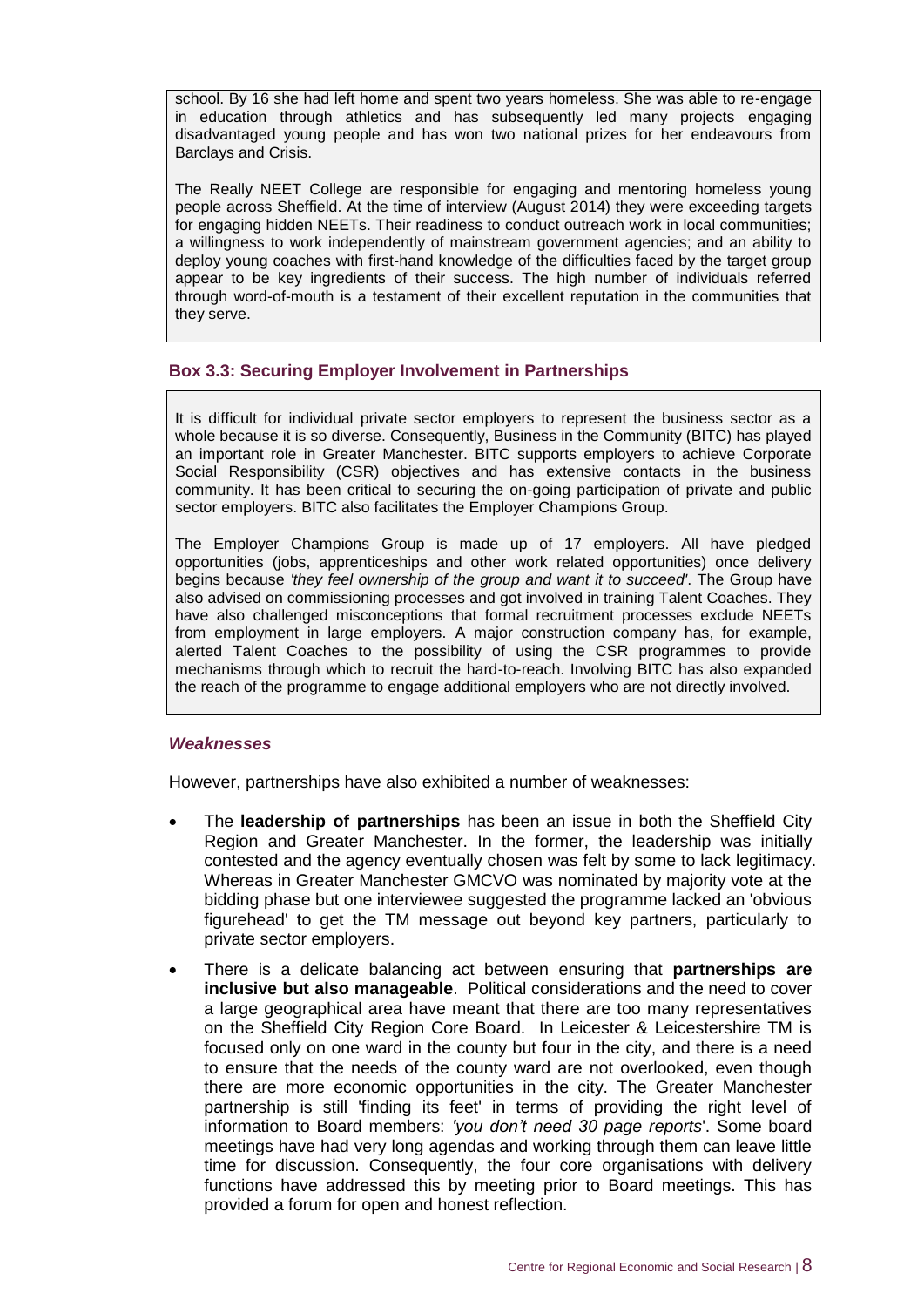- A relative lack of **employer engagement** has been a feature of both the Sheffield City Region and Leicester & Leicestershire partnerships. In the former, the priority has been to develop the partnership and the 'TM offer'. It was frequently pointed out that it is dangerous to engage the private sector when there is little to offer them. More recently, Sheffield Wednesday Football Club has become involved as a private sector partner. A wage incentive programme has been launched in Leicester city, initially to see what employer expectations are when working with 18-24 year olds furthest from the labour market. It is envisaged that this will help inform a longer-term employer engagement strategy developed by private sector partners. Greater Manchester has addressed this issue by getting employers to make an input into the training of Talent Coaches.
- **LEPs are not playing a significant role in most partnerships.** This compounds the problem of a relative lack of private sector representation and contributes to an overly public-sector feel of some partnerships. Sheffield City Region interviewees highlighted several barriers to effective partnership working with LEPs including their focus on inward investment; their targeting of comparatively well qualified young people in specific sectors such as advanced manufacturing; the recent refresh of the LEP Board and the small size of their team which compromises an ability to get involved in any meaningful way. *'It is difficult to get a dedicated input because this is not high up their agenda'*. By contrast, Greater Manchester have a strong commitment from the LEP. The Chair of the LEP's Skills and Employment Partnerships sits on the core partnership and Talent Match is also seen as a key project in the LEP's strategy for enabling young people to access employment.
- There are concerns with the **variable quality of delivery** in all partnerships. In Leicester & Leicestershire one interviewee raised the issue that it was not clear that quality standards had been incorporated when commissioning delivery partners (as would have been the case in a conventional tendering process). The variable quality of VCS infrastructure across the Sheffield City Region and absence of any single cross-city-region infrastructure body also emerged as a key issue. Whilst Sheffield has an array of high quality third sector organisations parts of Derbyshire are characterised by small and weak VCS providers. The high number of delivery partners and their exclusion from the Core Partnership were also raised as a potential issue by one interviewee in Greater Manchester.

#### <span id="page-13-0"></span>**3.4. Emerging Issues**

Several issues have been highlighted that will warrant further attention as implementation progresses. These can be grouped into eight broad themes:

- The operational difficulties generated by long bidding and development periods.
- The low profile of the programme in some areas.
- The impact of austerity measures on partners and partnerships.
- The most appropriate ways to involve young people.
- Joint working with Jobcentre Plus and national programmes.
- Geographical differences.
- The balance between meeting programme targets and 'test and learn'.
- The importance of identifying and sharing learning.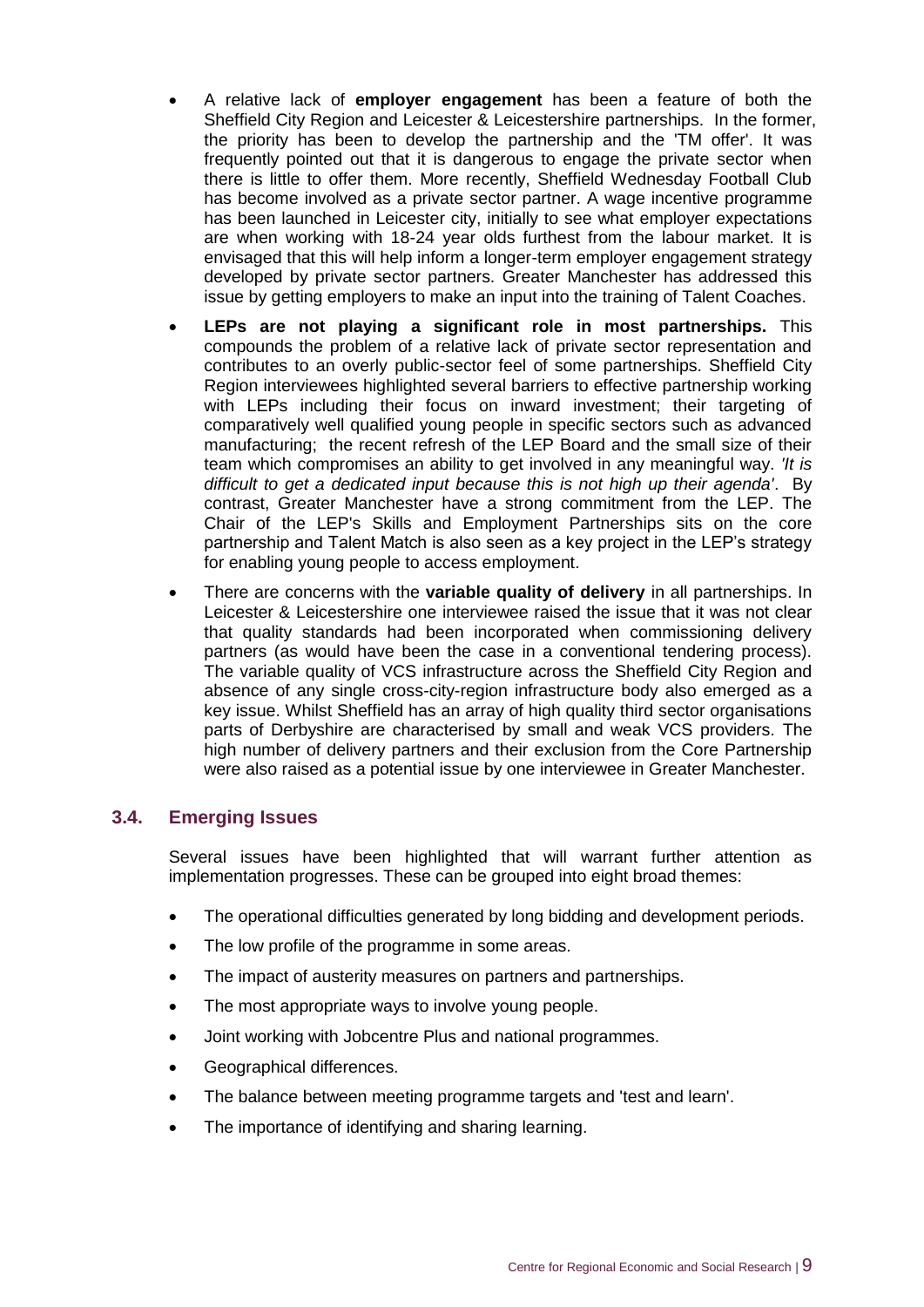#### *Long lead-in periods*

Many of those interviewed identified significant problems caused by what were perceived to be overly long lead-in periods. In Leicester & Leicestershire this posed a challenge in terms of maintaining the engagement of partners, especially smaller organisations and private sector organisations that tend to work on routinely faster turnaround times. This has also stymied efforts to engage the private sector in Sheffield City Region because there has been little hitherto to offer them.

Similarly, frustration was expressed by the Employer Champions Group in Greater Manchester about the time taken for the programme to start engaging young people. This has been partly addressed by getting employers to deliver workshops to newly recruited Talent Coaches. This has given employers a renewed sense of purpose. The involvement of BITC as an employer intermediary organisation has been critical to maintaining the on-going involvement and commitment of the private sector, especially when employers felt that the programme was slow to start.

#### *Low profile of partnerships*

The programme continues to be characterised by a low profile. This is understandable to a certain extent where partnerships have only very recently been officially launched as is the case in the Sheffield City Region. There was an implicit recognition of this problem in Greater Manchester exemplified by the calls for a 'figurehead' in the sense of a widely-recognised figure such as a high profile business leader who could to spread the message about TM beyond organisations directly involved in implementation. The low profile of pilots can generate operational problems, a delivery partner in Sheffield reported that it was more difficult to market the programme to young people and employers.

#### *Austerity*

TM has been launched at a time of unprecedented public expenditure reductions and welfare reform. The indications are that this is not yet having a significant impact on implementation. Nevertheless, a delivery partner in Leicester has had its public sector funding cut which may have consequences for staffing levels and thus delivery. Similarly, another partner had merged resulting in coverage of a larger geographical area which might compromise the need for consistent representation on the TM Partnership. In the Sheffield City Region the parlous finances of some delivery partners has made it necessary to: *'front-load some providers with cash for delivery'*. More broadly, ongoing welfare reforms are raising important questions about the identity of the programme and its relationship to national programmes such as the Work Programme (see later).

#### *Youth involvement*

A key feature of all partnerships has been the involvement of young people. This has taken many forms but it is the move to co-design and on-going youth involvement that marks a key departure from previous labour market programmes. This was specifically identified as a positive feature of the Leicester & Leicestershire programme which it is anticipated might lead to something different from previous initiatives. This was reflected in the words used to describe the partnership with ''innovative'' being the most commonly used descriptor.

The Greater Manchester Youth Network has played an important role in securing the involvement of young people. The Youth Panel has been represented on every single group within the partnership. They have played an important role in the design of the programme; the idea for Talent Coaches emanated from young people.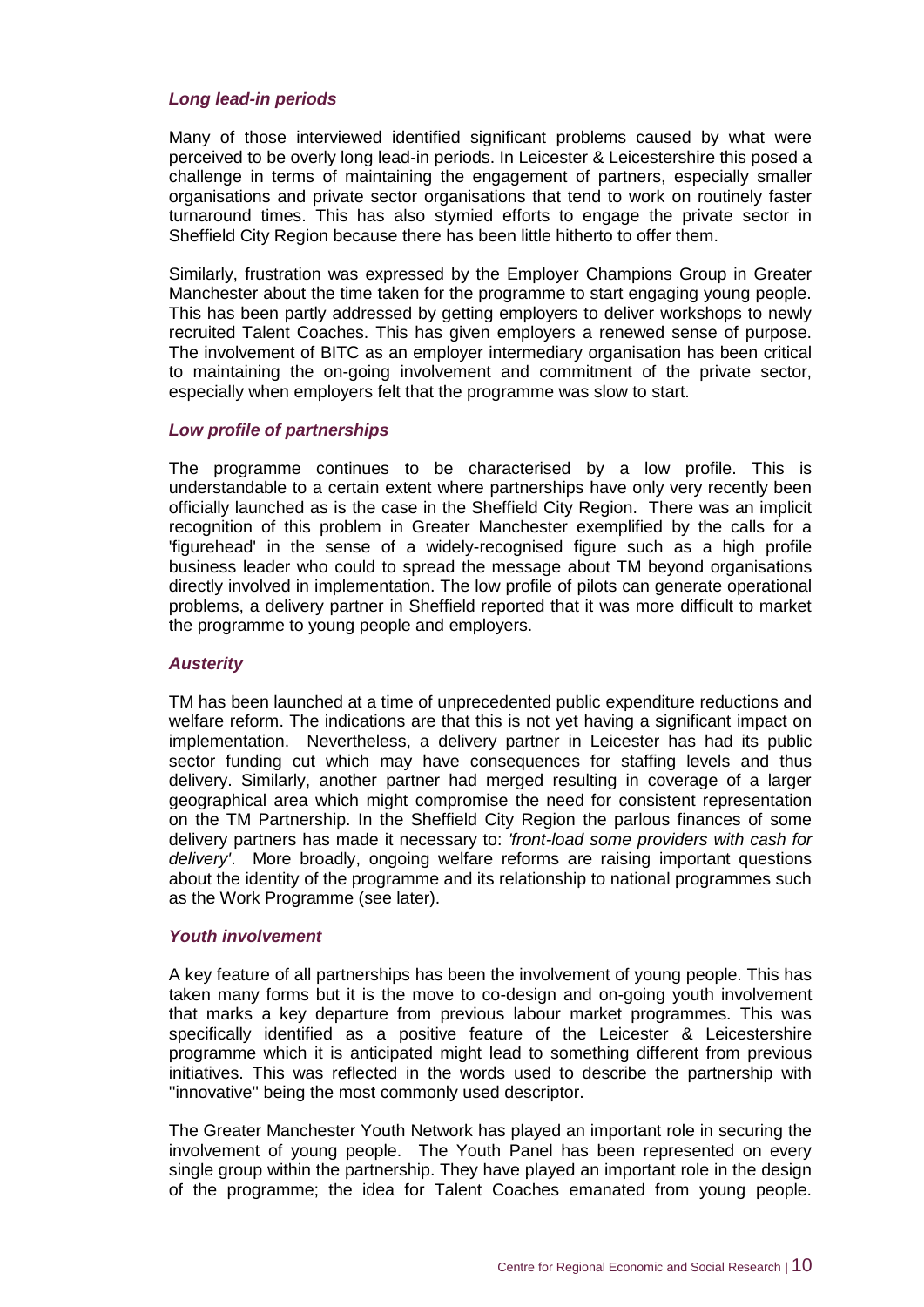Furthermore experience has also demonstrated the value of involving young people in co-design. The Youth Panel was, for example, the first to highlight the potential conflict of interest when the idea of deploying young people from delivery organisations to get involved in 'mystery shopper' evaluation activities was mooted.

Similarly, young people have played a significant role in the design of the Sheffield City Region intervention identifying the need for a trusted individual to help guide them; scoring bids in commissioning activities and selecting TM Coaches. However, it is salient to note that key elements of the programme that make it distinctive were not the result of the involvement of young people e.g. the voluntary nature of participation, the conduct of outreach work in deprived communities, the use of grant funding, and the low caseloads of front-line staff. Moreover, there was an undercurrent of opinion amongst some of those consulted that the emphasis on young people was excessive and: *'feels as though it is becoming an end in itself*'.

#### *Joint working with national programmes*

The alignment, co-ordination and joint working with national programmes such as the Work Programme and the Youth Contract are topics deserving of further attention. The voice of national programme providers has largely been absent from partnerships although a number are developing closer working relationships now that TM has become operational. There is a need for some form of dialogue since many partnerships will work with individuals from such programmes. Nevertheless, the fieldwork has revealed a range of opinions regarding the necessity and desirability of fostering closer joint working with national programmes:

- Some of those interviewed acknowledged that the realisation of targets would necessitate working with Jobcentre Plus and Work Programme providers and sought positive working relationships.
- Others were implacably opposed viewing Jobcentre Plus and national programmes as constituting conditional welfare which emphasises compulsion and sanctioning. From this perspective TM was viewed as a positive alternative to 'punitive' national programmes.
- Another argument was that working too closely with national programmes heightened the risk of duplication and undermined the distinctiveness of the TM programme. Such interviewees often stressed the importance of outreach working designed to reach those not engaging with mainstream support.
- Others were wary of the danger of subsidising the job outcomes of Work Programme providers and were critical of their focus on profit maximisation.

#### *Geographical differences*

The geography of partnerships has the potential to have a significant impact on implementation:

- A comparative lack of job creation in some LEP areas will make it more difficult for some partnerships to help participants into work.
- The approach to geographic targeting varies widely and appears to be in a state of flux.
- The strength of delivery organisations (the supply-chain) differs widely across some of the larger partnerships.

The approach to geographic targeting (based on hotspots) was considered to be a defining feature of Talent Match. However, the extent of geographic targeting varies markedly between partnerships and commitment to it seems to be waning in some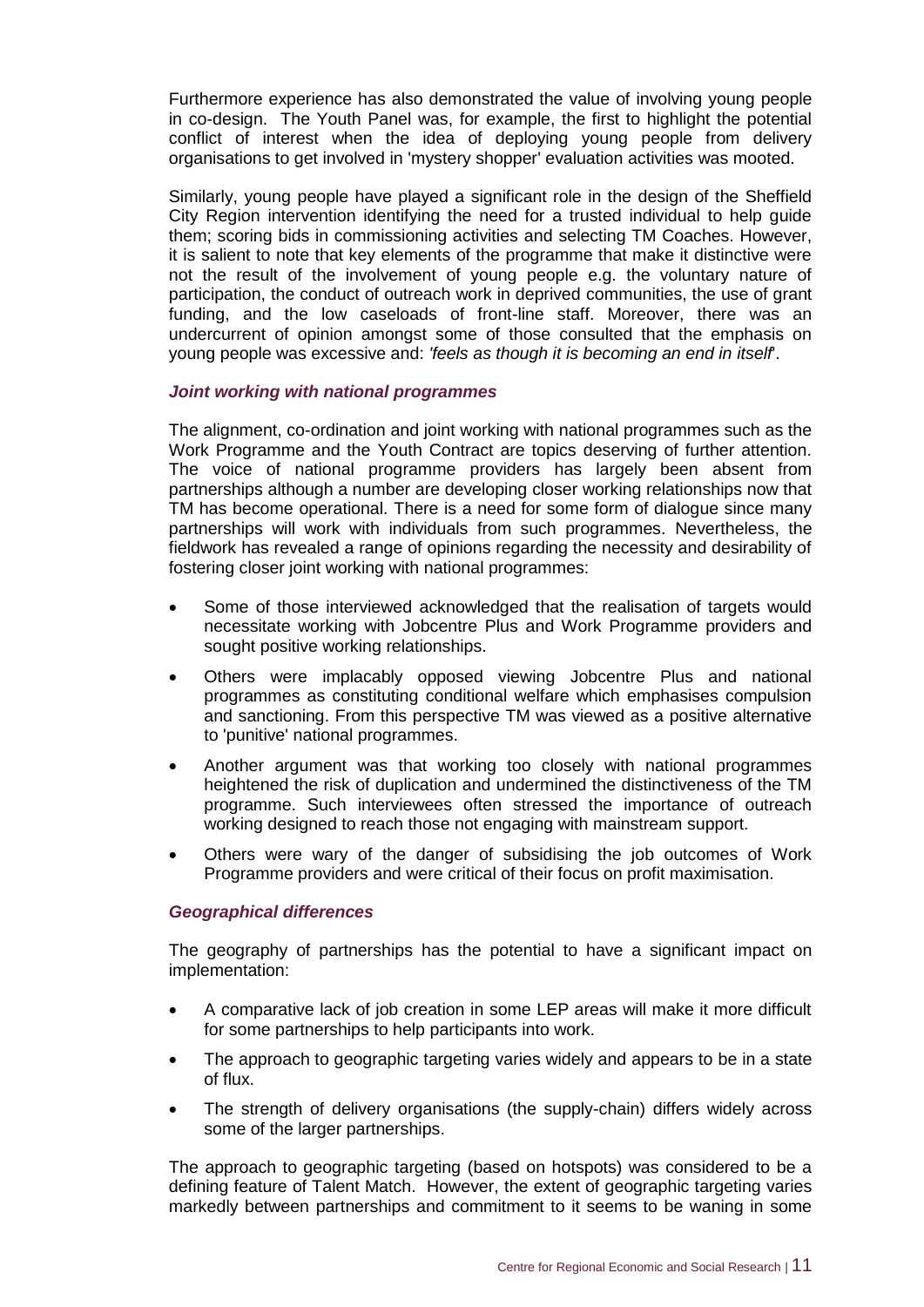quarters. In Leicester & Leicestershire the model is founded on 'localism' with local community engagement in defined areas. The rationale for selecting 'hotspots' was to develop a strong understanding of community needs and target resources accordingly. Yet questions have already been raised by some interviewees about whether this strong geographical focus should continue. Some partners feel uncomfortable with what they perceive as a 'postcode lottery' of delivery especially if it means turning individuals away from support.

Outreach in defined communities is also a key component of the Sheffield City Region model. However, the capacity to engage in effective outreach work varies markedly across the area. Parts of Derbyshire are characterised by small and weak VCS bodies and it is salient to note that the early indications are that many beneficiaries may have been Jobcentre Plus referrals. It is perhaps not a coincidence that core partner here felt it was important to ensure that delivery partners do not concentrate on those easiest to reach.

#### *Programme delivery and 'test & learn'*

An important issue going forward will be the extent to which partnerships embrace the 'test and learn' ethos of TM or view it predominantly as just another programme to deliver. It is, perhaps, understandable given the 'difficult childbirth' of some partnerships that attention has now shifted to programme delivery. Nevertheless, the present research has also identified a genuine desire to do something different and develop innovative approaches to combating worklessness amongst long-term NEETs. There is also a sense that by providing grant funding and involving young people in co-design of the intervention the Big Lottery has provided the necessary conditions for innovation to flourish. A broader question is what has been the impact of co-design and on-going youth participation. What differences, if any, will this have on programme outcomes. It is still 'too early' to come to any definitive conclusions about these issues.

#### *The need to capture and share learning*

A key feature of the programme is the testing of different local approaches and the sharing of experience to improve practice. There is a general recognition of the importance of sharing information about what works but partnerships differ in the extent to which they have put the necessary systems in place:

- There have been bilateral visits involving delivery partners in Leicester & Leicestershire so that they can learn from each other. The TM Manager has also instituted a system of quarterly reports to document activities and whether they are successful. This enables the Lead to ascertain whether common issues are arising and facilitates more general learning. Members of the Greater Manchester team have also visited projects in London, Liverpool and Hull to share learning.
- The Strategic Steering Group in the Sheffield City Region discusses implementation issues including what is working well/not working well. However, a delivery partner reported: *'All delivery partners are doing their own thing*'. A key priority was the establishment of systems to allow delivery partners across the area to share their experiences.
- The exclusion of frontline delivery partners from the Greater Manchester Core Partnership raises potential issues about how information and learning is fed upwards from grassroots delivery of the programme. Frontline organisations and Talent Coaches are represented on the Steering Group and Employer Champions group so effective communication between these levels of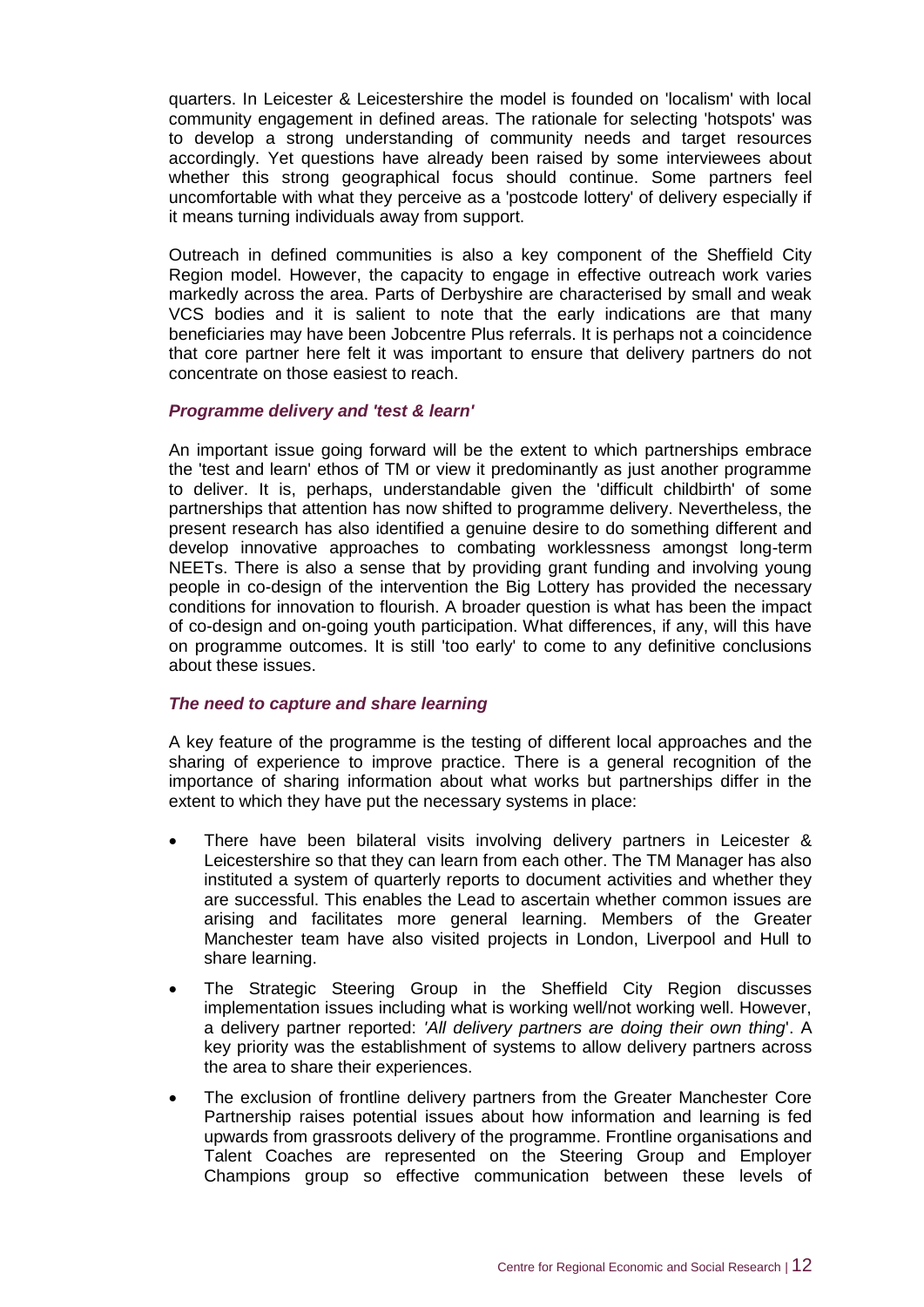governance and the Core Partnership Board will be crucial in ensuring their voice is heard.

• It is possible that commercial considerations may make some organisations wary of sharing 'best practice'. There was some tacit acknowledgement that this sort of information might be invaluable in informing future funding bids.